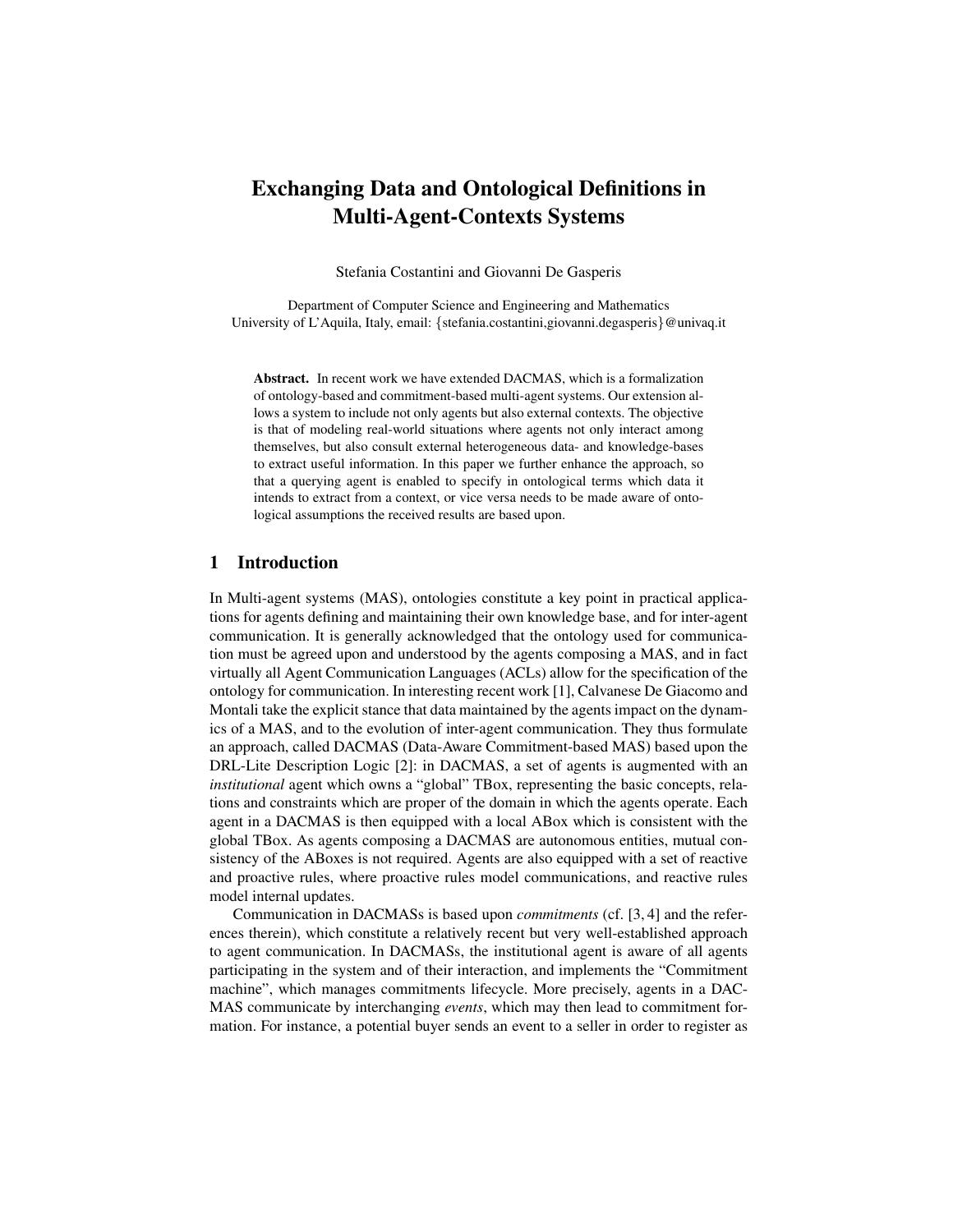customer. When (via an internal update) the seller does so, it sends to the buyer events representing offers. Only later, in case, e.g., the customer decides to buy, commitments are (conditionally) created by the institutional agent about, e.g., payment and delivery.

In [5] we have extended the DACMAS approach to include the possibility, for agents, to gather information from external heterogeneous data sources. In real-world applications in fact, decisions (such as, e.g., whether to accept a customer or whether to issue an order to a certain seller, whether to enroll a candidate student, whether to concede a loan and at which conditions, etc.) are taken, via suitable reasoning strategies, after consulting a number of information sources that can be not only internal, but also external to the agent system, and that cannot be in general standardized. We considered as a basis the DACMAS approach because it introduces the element of logical ontologies within simple rule-based agents, of which they provide a specification only concerning the few kinds of reactive and proactive rules mentioned above. Therefore, in our opinion the approach can be seen as a useful general framework that can be specialized to many rule-based languages, in which to program the reasoning and deliberative components of agents, or further generalized communication modalities. Such languages can be, e.g., AgentSpeak (cf. [6] and the references therein), GOAL (cf. [7] and the references therein) 3APL (cf. [8] and the references therein), METATEM(cf. [9] and the references therein), KGP (cf [10] and the references therein), DALI (cf. [11, 12]), or other agent-oriented languages [13]. The DACMAS approach is interesting also for its potential for affordable verification, again due to the rule-based nature of DACMAS agents.

In the Artificial Intelligence and Knowledge Representation field, the managed Multi-Context Systems (mMCS) approach has been proposed to model information exchange among heterogeneous entities [14, 15]. In this proposal, there is a number of (information) contexts that are essentially kinds of heterogeneous reasoning entities, which include so-called *bridge rules* that enable interaction. MCSs assume real heterogeneity and partial information about information sources, wherein interesting comprehensive existing approaches such as, e.g., "Agents and Artifacts" (cf. [16] and the references therein) assume that external sources can be described, or even manipulated by agents of the MAS. This is often not the case, as external knowledge bases are "opaque" and what is known is limited to the kind of information that can be obtained.

The approach of DACMACSs (Data-Aware Commitment-based managed Multi-Agent-Context Systems) [5] integrates DACMASs and mMCS. This by augmenting the set of participating agents by a set of contexts, and by equipping agents with special communicative rules that are a variant of bridge rules. We have assumed that contexts, though heterogeneous in nature, accept relational-like queries, and in particular datalog queries (that correspond to the select-project-join fragment of SQL) with negation. The main features of the DACMACS proposal are in summary the following. (1) Agents can query (sets of) contexts, but contexts cannot query agents. (2) Agents are equipped, like contexts in MCSs, with bridge rules for knowledge interchange. Their application is however, differently from MCSs, not automatic but rather determined via special *trigger rules*, which allow a bridge rule to be invoked upon certain conditions and/or according to a certain timing. (3) The result of a bridge rule is interpreted as an agent-generated internal event, which is captured by reactive rules which may determine modifications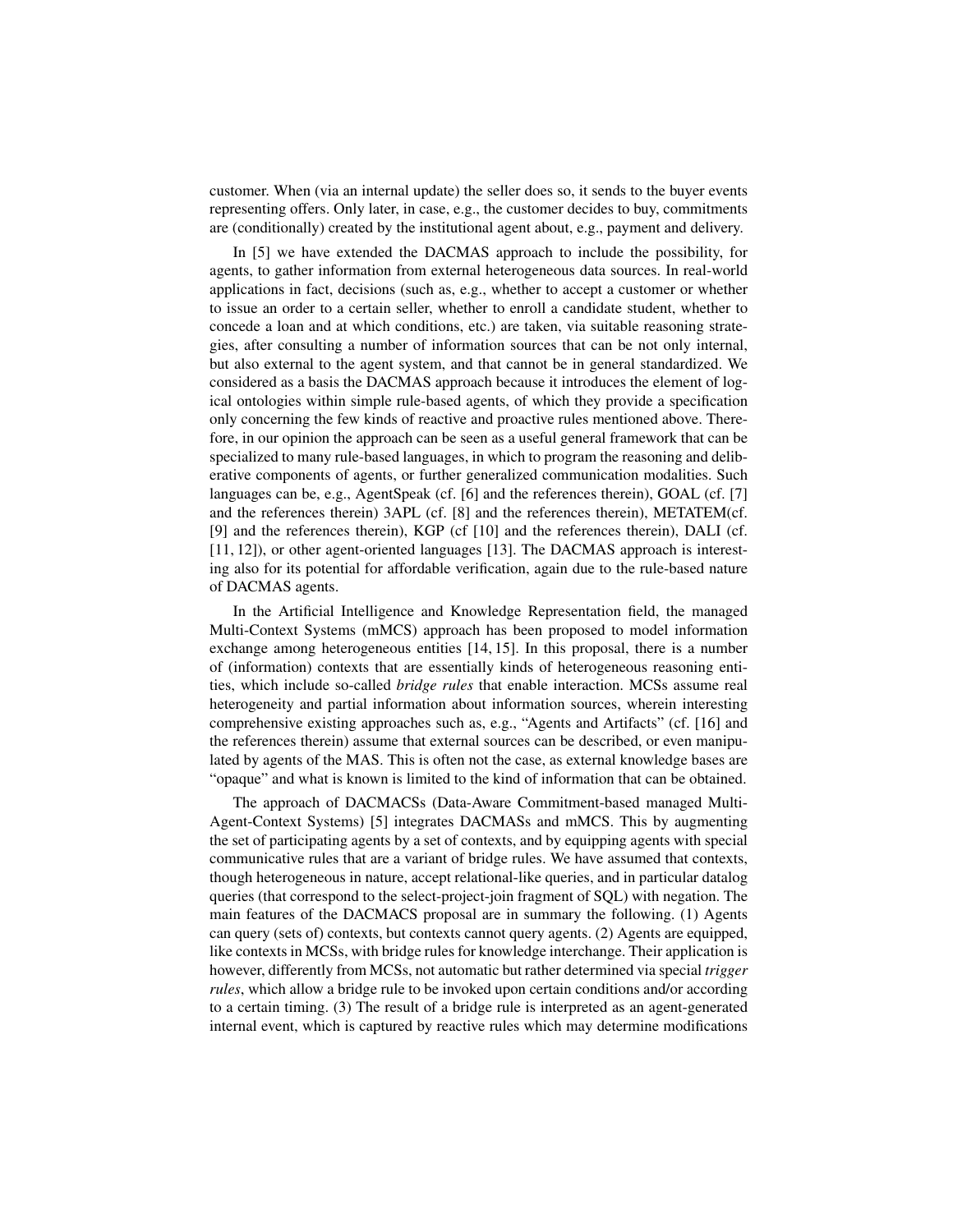to the agent's ABox according to suitable reasoning techniques for the analysis and the incorporation of the newly acquired knowledge.

In this paper we intend to further extend the approach so as to make it more realistic in terms of data management. In DACMACS we have assumed that contexts, though heterogeneous in nature, accept relational-like queries, and in particular datalog queries<sup>1</sup> (that correspond to the select-project-join fragment of SQL) with negation. Here, we first of all assume that all agents and contexts in a DACMACS are equipped with their local TBox. For agents, it can be considered to be an addition to the global TBox. We still consider contexts as "black-boxes", though we assume them to be able to access their associated TBox. In this way, contexts can be able to cope with the case where a querying agent is not able to specify in ontological terms the features of the data it intends to obtain (for instance, a University office may ask the tax office for the names of low-income students who should be given some practical and/or financial help, without however being aware of the precise regulations according to which a student can be considered to be "low-income"). A context will now be enabled to retrieve such ontological definitions in its own TBox. Also, the requesting agent can be made aware of ontological assumptions the results are based upon (in the example, the regulations for obtaining advantages). In extended DACMACS therefore, agents are more "demanding" w.r.t. external sources.

Extended DACMACS agents are then able to safely incorporate ontological definitions provided by external sources int their own TBox, so as to accordingly incorporate acquired data into their ABox.

The paper is organized as follows: in Sections 2 we provide the necessary background notions about mMCSs, DACMASs and DACMACSs. In Section 3 we present and illustrate, also by means of examples, the extended approach. We also discuss whether properties of mMCSs and DACMACSs extend to the new formalization. Finally, in Section 4 we conclude.

## 2 Background

#### 2.1 mMCS

(Managed) Multi-Context systems [15, 18] aim at making it possible to build systems that need to access multiple possibly heterogeneous data sources, called "contexts", despite the variety of formalisms and languages these data sources can be based upon. The device for modeling the necessary information flow among contexts is constituted by "bridge rules", which are similar to datalog rules with negation (cf., e.g., [17]). Bridge rules allow for inter-context communication: in fact, each element in their "body" explicitly includes the indication of the context from which information is to be obtained.

Reporting from [15], a logic L is a triple  $(KB_L; Cn_L; ACC_L)$ , where  $KB_L$  is the set of admissible knowledge bases of  $L$ , which are sets of  $KB$ -elements ("formulas");  $Cn<sub>L</sub>$  is the set of acceptable sets of consequences (in [15] they are called "belief sets", but we prefer to abstract away from "mentalist" concepts), whose elements are data items or "facts";  $ACC_L : KB_L \rightarrow 2^{Cn_L}$  is a function which defines the semantics

 $<sup>1</sup>$  c.f., e.g., [17] for a survey about datalog and the references therein for more information.</sup>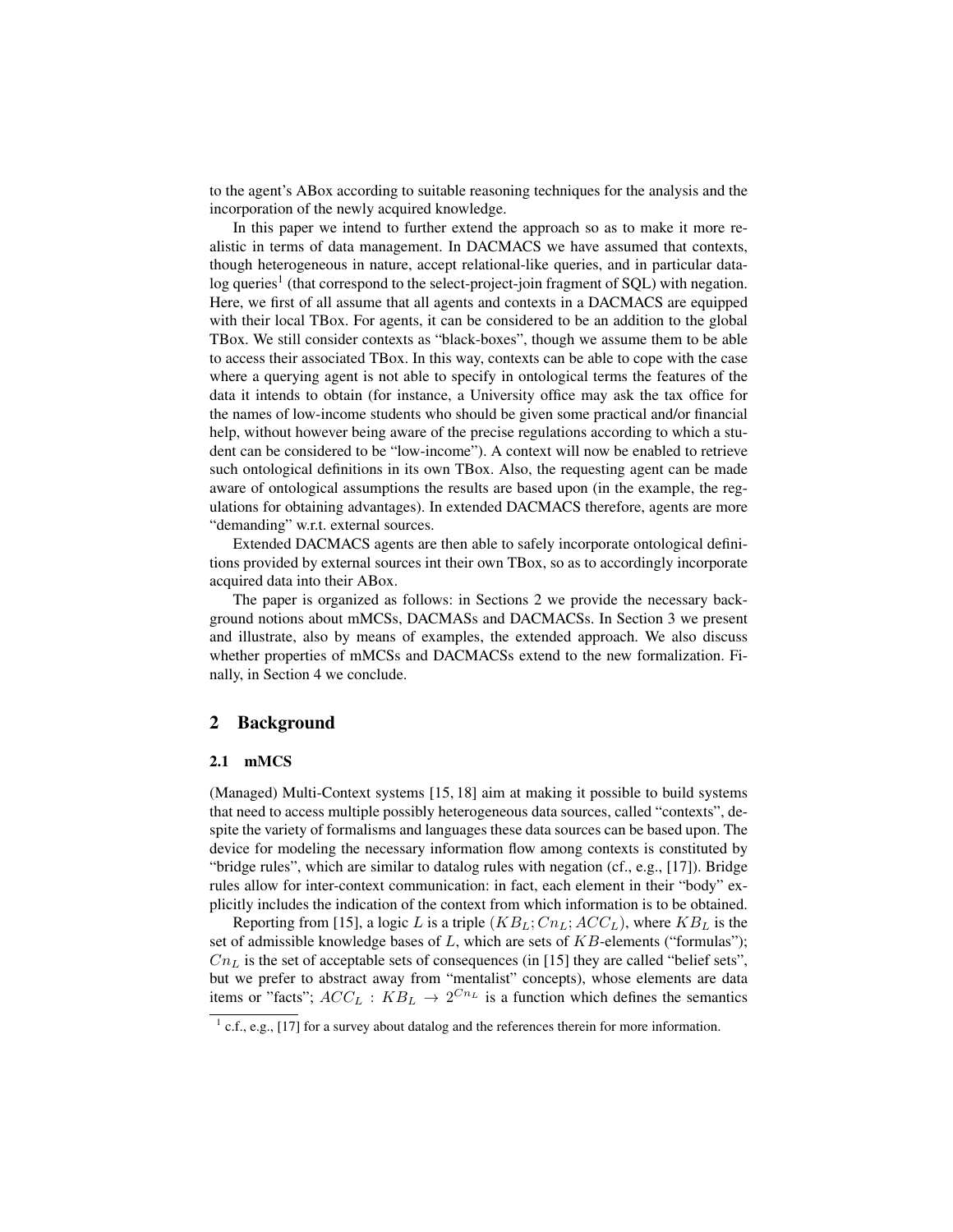of L by assigning each knowledge-base an "acceptable" set of consequences. A multicontext system (MCS)  $M = (C_1, \ldots, C_n)$  is a heterogeneous collection of contexts  $C_i = (L_i; kb_i; br_i)$  where  $L_i$  is a logic,  $kb_i \in KB_{L_i}$  is a knowledge base and  $br_i$  is a set of bridge rules. Each such rule is of the following form, where the left-hand side s is called the *head*, also denoted as  $hd(\rho)$ , the right-hand side is called the *body*, also denoted as  $body(\rho)$ , and the comma stand for conjunction.

$$
s \leftarrow (c_1 : p_1), \ldots, (c_j : p_j), not (c_{j+1} : p_{j+1}), \ldots, not (c_m : p_m).
$$

For each bridge rule included in a context  $C_i$ , it is required that  $kb_i \cup s$  belongs to  $KB_{Li}$  and, for every  $k \leq m$ ,  $c_k$  is a context included in M, and each  $p_k$  belongs to some set in  $KB_{L_k}$ . The meaning is that s is added to the consequences of  $kb_i$  whenever each  $p_r, r \leq j$ , belongs to the consequences of context  $c_r$ , while instead each  $p_s, j < s \leq m$ , does not belong to the consequences of context  $c_s$ . If  $M = (C_1, \ldots, C_n)$  is an MCS, a data state ("belief state" in the terminology of [15]) is a tuple  $S = (S_1, \ldots, S_n)$  such that each  $S_i$  is an element of  $C_{n_i}$ . Desirable data states are those where each  $S_i$  is acceptable according to  $ACC_i$ . A bridge rule  $\rho$  is applicable in a data state iff for all  $1 \leq i \leq j : p_i \in S_i$  and for all  $j + 1 \leq k \leq m : p_k \notin S_k$ . Let  $app(S)$  be the set of bridge rules which are applicable in a data state S.

We will now introduce managed MCS (mMCS) though in a simplified form with respect to [15] (in particular, our formulation is in between those of [15] and [18]). While in standard MCSs the head  $s$  of a bridge rule is simply added to the "destination" context's data state  $kb$ , in managed MCS  $kb$  is subjected to an elaboration w.r.t.  $s$  according to a specific operator  $op$  and to its intended semantics: rather than simple addition, *op* can determine, e.g. deletion of other formulas upon addition of  $s$ , or any kind of elaboration and revision of kb w.r.t. s. Formula s itself can be elaborated by  $op$ , for instance with the aim of making it compatible with kb's format.

For a logic L,  $F_L = \{ s \in kb \mid kb \in KB_L \}$  is the set of formulas occurring in its knowledge bases. A *management base* is a set of operation names (briefly, operations)  $OP$ , defining elaborations that can be performed on formulas, e.g., addition of, revision with, etc. For a logic  $L$  and a management base  $OP$ , the set of operational statements that can be built from OP and  $F_L$  is  $F_L^{OP} = \{o(s) | o \in OP, s \in F_L\}$ . The semantics of such statements is given by a management function, which maps a set of operational statements and a knowledge base into a modified knowledge base. In particular, a management function over a logic  $L$  and a management base  $OP$  is a function

$$
mng: 2^{F_L^{OP}} \times KB^L \to 2^{KB_L} \setminus \emptyset
$$

Bridge rules for context  $C_i$  have the same format as in standard MCSs, except that the head now belongs to  $F_L^{OP}$ , and is then of the form  $o(s)$ .

Semantics of (simplified) mMCS are in terms of *equilibria*. A data state  $S =$  $(S_1, \ldots, S_n)$  is an equilibrium for an MCS  $M = (C_1, \ldots, C_n)$  iff, for  $1 \leq i \leq n$ , there exists  $kb_i' = mng_i(app(S), kbi)$  such that  $S_i \in ACC_i(kb_i')$ . Thus, an equilibrium is a global data state composed of acceptable data sets, one for each context, considering however inter-context communication determined by bridge rules and the elaboration resulting from the operational statements and the management function.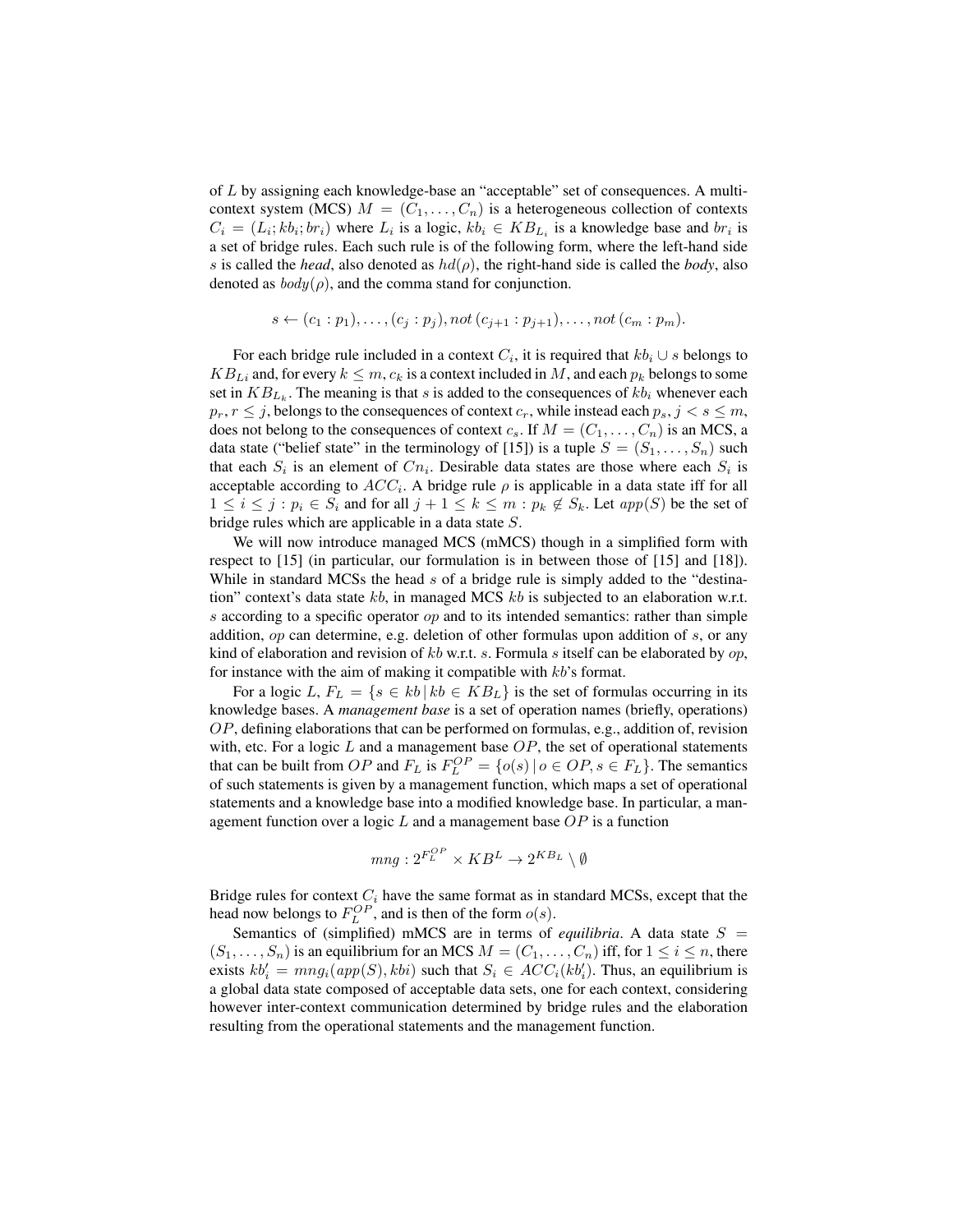Equilibria may not exist, or may contain inconsistent data sets (local inconsistency, w.r.t. *local consistency*). A management function is called *local consistency (lc-) pre*serving iff, for every given management base,  $kb'$  is consistent. It can be proved that a mMCS where all management functions are lc-preserving is locally consistent. *Global consistency* would require the  $S_i$ 's to be consistent with each other, but this stronger property is not required in this context.

Intuitively, a data state is an equilibrium whenever the application of a bridge rule according to the destination context's strategy for incorporating new knowledge produces a result which is compatible with the context's semantics for its data sets. Notice that bridge rules are intended to be applied whenever they are applicable.

#### 2.2 DR-Lite in a Nutshell

We assume as known the basic notions about Description Logic and ontologies [2]. In particular we consider here DLR-Lite [2, 19], of which however we provide only the very basic elements, as far as they are needed in what follows. In general terms, in this logic (1) A TBox is a finite set of assertions specifying: concepts and relations; inclusion and disjunction among concepts/relations; key assertions for relations. (2) An ABox is a finite set of assertions concerning concept and relation membership. In essence, a TBox describes the structure of the data/knowledge, and the ABox specifies the actual data/knowledge instance. (3) In DLR-Lite, data can be queried via UCQs (Union of Conjunctive Queries) and ECQs (Existential Conjunctive Queries): the latter are FOL (First-Order Logic) queries involving negation, conjunction and the existential quantifier, whose atoms are UCQs.

In DLR-Lite, concepts C and relations R are built from *atomic concepts* N and *atomic relations*  $P$  (of arity  $\geq$  2) where: a concept is either an atomic concept or a unary relation or a conjunction between concepts; a relation is either an atomic relation or any projection of an n-ary relation.

Formally, the semantics of DL-Lite is defined in terms of first-order interpretations consisting of a nonempty interpretation domain and an interpretation function which maps concept conjunction over the intersection of their interpretations, and treats relations in the obvious way.

A DLR-Lite TBox is a finite set of assertions of the form:

| $E_1 \sqsubset E_2$                         | (concept/relation inclusion)    |
|---------------------------------------------|---------------------------------|
| $E_1 \sqsubset \neg E_2$                    | (concept/relation disjointness) |
| $(key i_1, \ldots i_k : R)$ (key assertion) |                                 |

where each of the  $i_j$ s is between 1 and the arity n of R: in fact, the key assertion indicates which of the arguments of  $R$  compose its primary key. In the following, we use  $\hat{a}$  to denote an ordered set of elements, typically for relation arguments when the arity is irrelevent, thus writing, e.g.,  $R(\hat{x})$ .

To ensure decidability of inference and good computational properties, no relation can appear both in a key assertion and in the right hand side of a relation inclusion assertion.

A DLR-Lite ABox is a finite set of assertions of the form: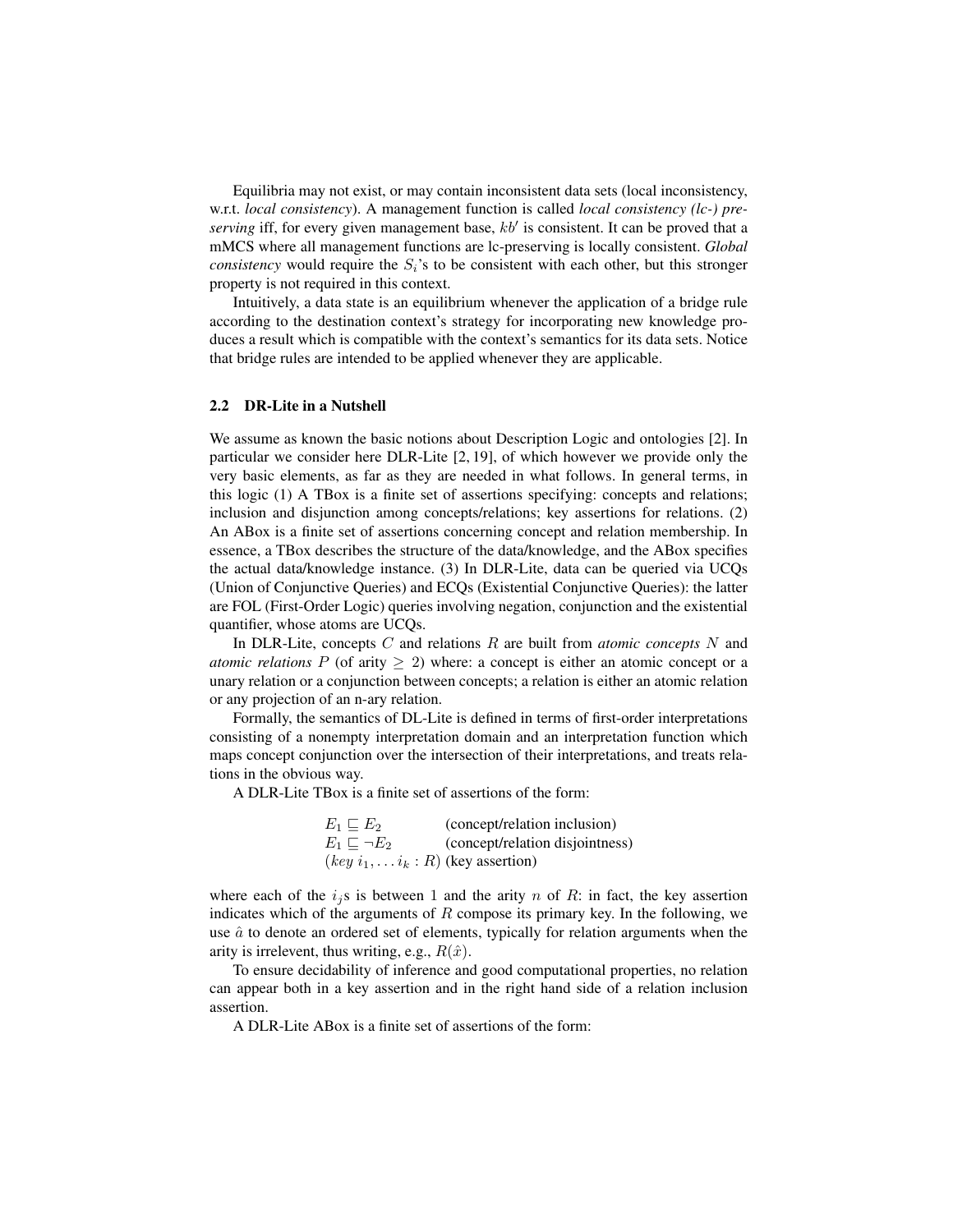| N(a1) | (concept membership assertion)                        |
|-------|-------------------------------------------------------|
|       | $P(a_1, \ldots, a_n)$ (relation membership assertion) |

where P has arity n, and  $a_1, \ldots, a_n$  denote constants. The semantics is provided by stating when an interpretation  $I$  satisfies assertions, which is done in the obvious way.

An Ontology  $\mathcal O$  is a couple  $\langle \mathcal T, \mathcal A \rangle$  where  $\mathcal T$  is a TBox, encoding intensional knowledge, and  $A$  is an ABox, encoding extensional knowledge about individuals objects.

Query answers, as usual in ontologies, are formed by constants denoting individuals explicitly mentioned in the ABox. The *certain answer* to an UCQ q the set substitutions θ of the free variables of q with constants in A such that  $qθ$  evaluates to true in every model of O. The *certain answer* to an ECQ defined by combining the certain answers of the composing UCQs through first-order constructs, and interpreting existential variables as ranging over the constants in A.

DLR-Lite enjoys desirable computational properties w.r.t. query evaluation, which is tractable in both time and data complexity (please refer to the above references for discussion).

#### 2.3 DACMASs and DACMACSs

The definition of a DACMACS (Data-Aware Commitment-based Multi-Agent-Context Systems) [5] extends that of DACMAS as the set of participating agents is augmented with a set of contexts, which are to be understood as data sources which can be consulted by agents. Both approaches are based upon DLR-Lite ontologies. In both DACMASs and DACMACSs a MAS is equipped with a global TBOX, while each agent owns its local ABox, that must be consistent with the global TBox. As agents composing a DACMAS are autonomous entities, mutual consistency of the ABoxes is not required. Bridge rules similar to those of MCSs can be defined also in DACMACS agents. Agents are moreover equipped with local management functions, which can perform any elaboration for acquiring data and for keeping each agent's local ABox consistent.

In the following, let a logic, a management base and management functions be as specified in Section 2.1. Formally, we have (where  $\mathcal{T}, \mathcal{E}, \mathcal{X}, \mathcal{I}, \mathcal{C}$  and  $\mathcal{B}$  are borrowed from the DACMAS definition):

Definition 1. *A DACMACS (Data-Aware Commitment-based managed Multi- Context MAS) is a tuple*  $\langle T, \mathcal{E}, \mathcal{X}, \mathcal{Y}, \mathcal{I}, \mathcal{C}, \mathcal{B} \rangle$  *where: (i)*  $\mathcal{T}$  *is a global DLR-Lite TBox, which* is common to all agents participating in the system; (ii)  $\mathcal E$  is a set of predicates denot*ing events (where the predicate name is the event type, and the arity determines the content/payload of the event); (iii)*  $X$  *is a finite set of agent specifications; (iv)*  $Y$  *is a finite set of context names; (vv)*  $\mathcal{I}$  *is a specification for the institutional agent; (vi)*  $\mathcal{C}$  *is a contractual specification; (vii) and* B *is a Commitment Box (CBox).*

The global TBox lists, as in DACMASs, the names of all participating agents in connection to their specifications, but now it also lists the description of all available external contexts, for which (differently from agents) no specification is available within the system. An additional list of contexts locally known to an agent may be included in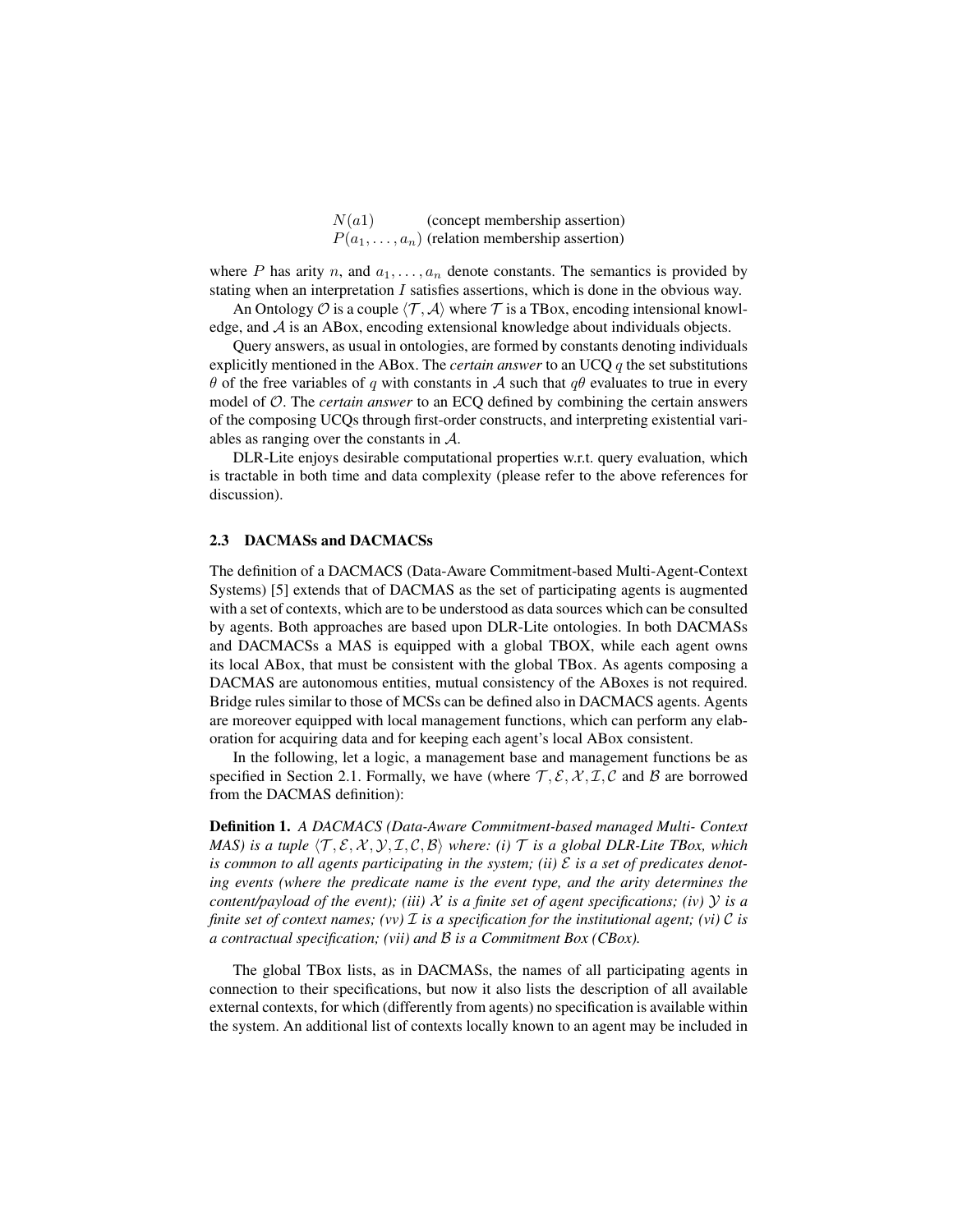the agent's ABox. Each context has a name and a *role*, indicating to agents the kind of information that can be obtained from such context. For simplicity, we assume that roles are specified as constants, that context names include all the information needed for actually posing queries, and that all contexts accept datalog queries. The last assumption is without loss of generality, as most realistic query languages admit a well-defined correspondence with datalog.

An agent's specification includes a (possibly empty set of): *communicative rules*, which proactively determine events to be sent to other agents; *update rules*, which are internal reactive rules that update the local ABox upon sending/receiving an event to/from another agent. the other participants.

A communicative rule has the form

## $Q(r, \hat{x})$  enables  $EV(\hat{x})$  to r

where: Q is an *ECQ* query, or precisely an *ECQ<sub>l</sub>* with *location argument*  $@Aq$  to specify the agent  $Ag$  to which the query is directed (if omitted, then the the agent queries its own ABox);  $\hat{x}$  is a set of tuples representing the results of the query;  $EV(\hat{x})$  is an event supported by the system, i.e., predicate  $EV$  belongs to  $\mathcal{E}$ ; r is a variable, denoting an agent's name. Whenever the rule is proactively applied, if the query evaluates to true (i.e., if the query succeeds) then  $EV(\hat{x})$  and r are instantiated via one among the answers returned by the query, according to the agent's own choice. For instance, an agent may find the name r of the provider of a service (if several names are returned, only one is chosen) and then send to this provider a subscription request (instantiated with the necessary information  $\hat{x}$ ) in order to be able to access the service.

Update rules are ECA-like rules<sup>2</sup> of the following form, where  $\alpha$  is an action, the other elements are as before, and each rule is to be applied whenever an event is either sent or received, as specified in the rule itself:

#### on  $EV(\hat{x})$  to r if  $Q(r, \hat{x})$  then  $\alpha(r, \hat{x})$  (on-send/on-receive)

Update rules may imply the insertion in the agent's ABox of new data items not previously present in the system, taken from a countably infinite domain  $\Delta$ .

Each context may include bridge rules, of the form specified in section 2.1, where however the body refers to contexts only, i.e., contexts cannot query agents. In the DACMACS approach, also agents may be equipped with bridge rules, for extracting data from the contexts listed in the global TBox (while data exchange among agents occurs via explicit communication as defined in DACMASs). Bridge rules in agents are of the form:

 $A(\hat{x})$  determinedby  $E_1, \ldots, E_k$ , not  $G_{k+1}, \ldots$ , not  $G_r$ 

where  $A(\hat{x})$ , called the *conclusion* of the rule, is an atom over tuple of arguments  $\hat{x}$ . The right-hand-side is called the *body* of the rule, and is a conjunction of queries on external contexts. Precisely, each of the  $E_i$ s and each of the  $G_i$ s (where  $k > 0$  and

<sup>&</sup>lt;sup>2</sup> 'ECA' rules stands for 'Event-Condition-Action' rules, and specify reaction to events. Such rules are present in some form in all agent-oriented programming languages and frameworks.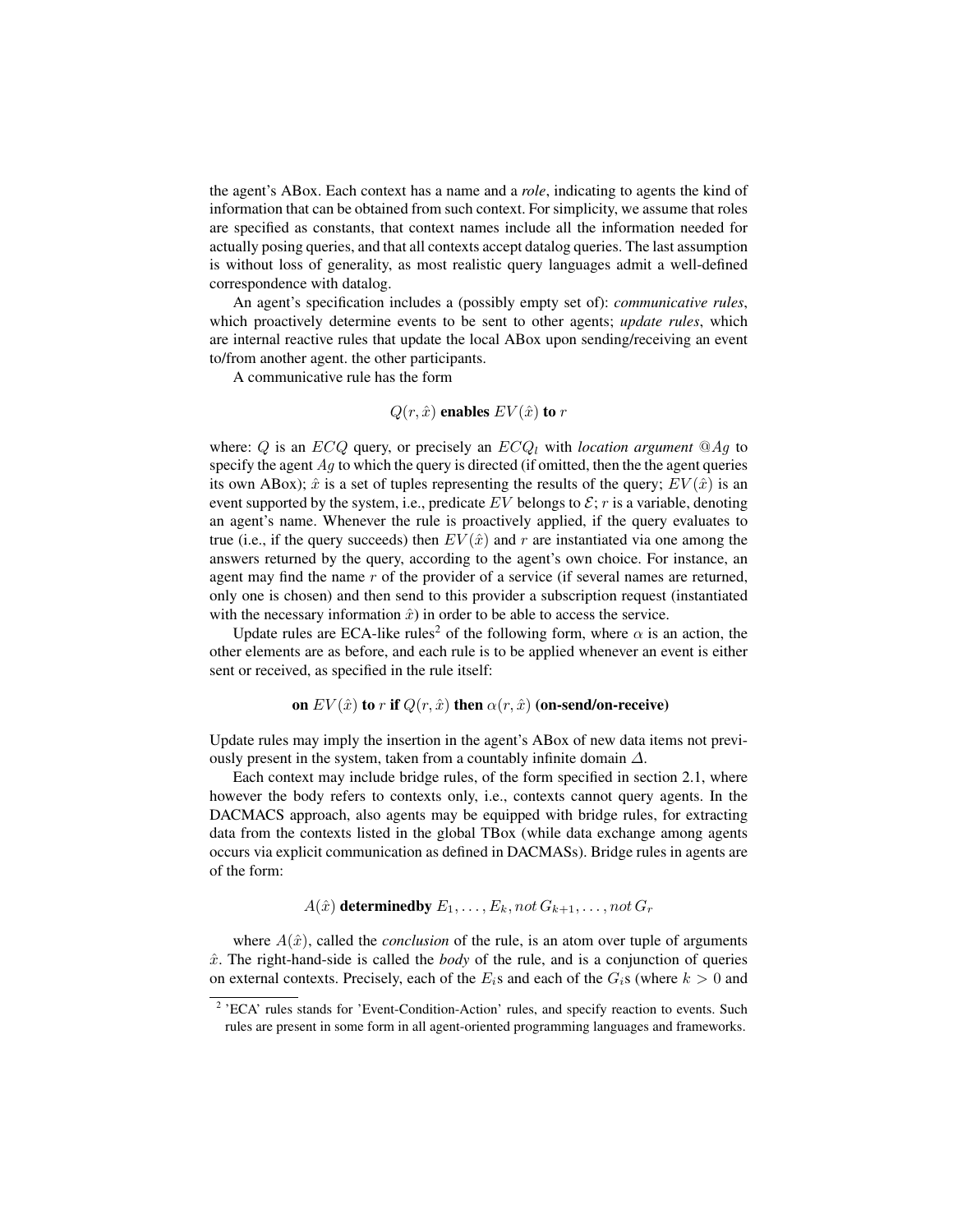$r \geq 0$ ) can be either of the form  $DQ_i(\hat{x}_i) : c_i$  or of the form  $DQ_i(\hat{x}_i) : q_i$  where:  $DQ_i$  is a datalog query over tuple of arguments  $\hat{x_i}$ ;  $c_i$  is a context listed in the local ABox with is role, and thus locally known to the agent;  $q_i = \text{Role@inst}(role_i)$  is a context name obtained by means of a standard query Role@inst to the institutional agent inst (notation '@' is borrowed from standard DACMASs), performed by providing the context role  $role_i$ . We assume that all variables occurring in  $A(\hat{x})$  and in each of the  $G_i$ s also occur in the  $E_i$ s. The comma stands (here and below) for conjunction. Assuming (without loss of generality) that all the  $\hat{x_i}$ s have the same arity, when the rule is *triggered* (see below) then the  $E_i$ s may produce a set of tuples, some of which are discarded by the  $G_i$ s. Finally,  $A(\hat{x})$  is obtained as a suitable projection. Within an agent, different bridge rules have distinct conclusions. The management operations and function are defined separately (see below).

E.g., Role@inst(*student office*) would return the name of the context corresponding to the student office. An agent-to-context datalog query is of the form  $Q: A_1, \ldots, A_n$ , not  $B_1$ , not  $B_m$  with  $n+m>0$  where the left-hand-side Q can stand in place of the right-hand-side (so, by abuse of notation ':-' stands for ' $\equiv$ '). Each the  $A_i$ s is either an atom or a binary expression involving connectives such as equality, inequality, comparison, applied to variables occurring in atoms and to constants. Each atom has a (possibly empty) tuple of arguments and can be either ground, i.e., all arguments are constants, or non-ground, i.e, arguments include both constants and variables, to be instantiated to constants in the query results. All variables which occur either in Q or in the  $B_i$ s also occur in the  $A_i$ s. Intuitively, the conjunction of the  $A_i$ s selects a set of tuples and the  $B_i$ s rule some of them out. Q is essentially a placeholder for the whole query, but also projects over the wished-for elements of the resulting tuples.

While bridge rules occurring in contexts are meant to be automatically applied whenever the present data state entails the rule body, bridge rules in agents are meant to be proactively activated by the agent itself. To this aim, we have introduced suitable variants of DACMAS's communicative and update rules. In our context, a *trigger rule* has the form

## $Q(\hat{x})$  enables  $A(\hat{y})$

where: Q is an  $ECQ_l$  query, and  $\hat{x}$  a set of tuples representing the results of the query;  $A(\hat{y})$  is the conclusion of exactly one of the agent's bridge rules. If the query evaluates to true, then  $A(\hat{y})$  is (partially) instantiated via one among the answers returned by the query, according to the agent's own choice, and the corresponding bridge rule is triggered.

Since agents' bridge rules are executed neither automatically nor simultaneously, the definition of management function must be revised. First, notice that for each agent included in a DACMACS the underlying logic  $(KB_L; Cn_L; ACC_L)$  is such that:  $KB_L$ is composed of the global TBox plus the local ABox;  $ACC<sub>L</sub>$  is determined by the DRL-Lite semantics, according to which elements of  $Cn<sub>L</sub>$  are computed. If an agent is equipped with  $n$  bridge rules, there will be  $n$  operators in the agent's management base, one for each bridge rule, i.e.,  $OP = \{op_1, \ldots, op_n\}$ . Each of them which will at least make the acquired knowledge compatible with the global TBox (possibly by means of global ontologies and/or by means of the techniques discussed in [20] and/or via forms of meta-reasoning, cf., e.g., [21] for an overview).  $F_L^{OP}$  is defined as in Section 2.1,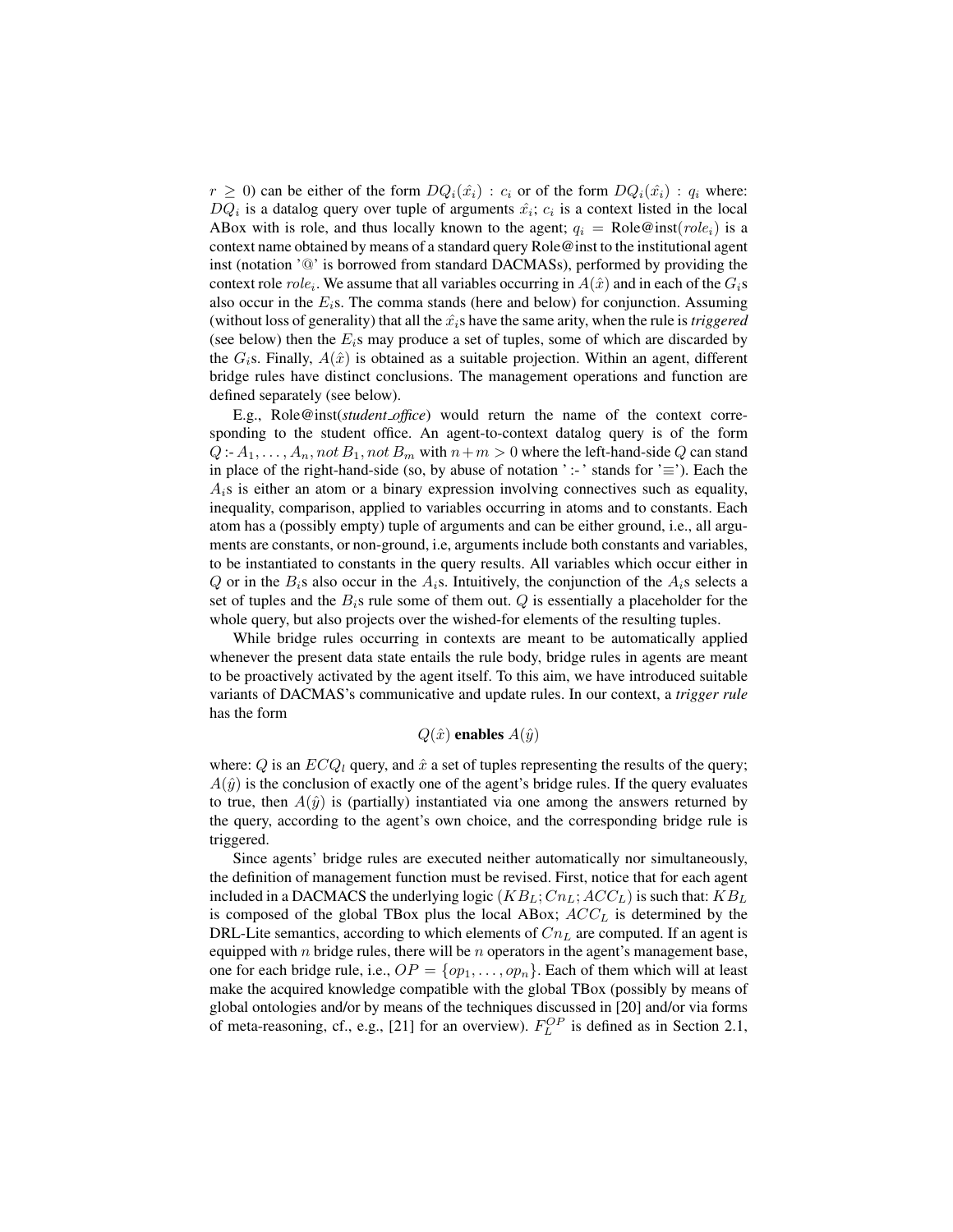but instead of a single management function there will now be  $n$  management functions  $mng_{b_1}, \ldots, mng_{b_n}$ , again one per each bridge rule. They can however be factorized within a single agent's management function with signature (as in MCSs), for agent a,

$$
mng^a: 2^{F_L^{OP}} \times KB^L \rightarrow 2^{KB_L} \setminus \emptyset
$$

which specializes into the  $mng_i$ s according to the bridge-rule head.

Whenever a bridge rule is triggered, its result is interpreted as an agent's generated event and is reacted to via a special ECA rule: this functioning is similar to *internal events* in the DALI agent-oriented programming language [22, 11]. In particular, A *bridge-update rule* has the form **on**  $A(\hat{x})$  then  $\beta(\hat{x})$  where:  $A(\hat{x})$  is the conclusion of exactly one bridge rule, and  $\hat{x}$  a set of tuples representing the results of the application of the bridge rule;  $\beta(\hat{x})$  specifies the operator, management function and actions to be applied to  $\hat{x}$ , which may imply querying the ABoxes of the agent and of the institutional agent, so as to re-elaborate the agent's ABox.

We now need for DACMACS agents an enhanced agent specification (augmented w.r.t. the DACMAS one, which included only the agent's name and communication and update rules, where also the agent's ABox was left implicit). In particular, the enhanced agent specification is a tuple  $\langle a, A_a, mng^a, \Pi \rangle$ , where a is the agent specification name,  $A_a$  is the agent's ABox,  $mng^a$  is the agent's management function and  $\Pi$  is the set of rules characterizing the agent. In particular,  $\Pi = \Pi_{cu} \cup \Pi_{btu} \cup \Pi_{aux}$ , where  $\Pi_{cu}$  is the set of communicative and update rules,  $\Pi_{btu}$  is the set of bridge, trigger and bridge-update rules, and  $\Pi_{aux}$  the set of the necessary auxiliary rules. Notice that, though not explicitly mentioned, auxiliary rules where implicitly present also in the definition of DACMASs, unless one considered all necessary auxiliary definitions as built-ins.

The definition of data state and of equilibria must also be extended. In particular, if M is a DACMACS where  $(C_1, \ldots, C_j)$  are the composing contexts and  $(A_{i+1},..., A_n)$  the composing agents,  $j \geq 0, n > 0$ , a data state of M is a tuple  $S = (S_1, \ldots, S_n)$  such that each  $S_i$  is an element of  $Cn_i$ . If  $S = (S_1, \ldots, S_n)$  is a data state for a DACMACS M, a bridge rule  $\rho$  occurring in each composing context or agent is *potentially applicable* in S iff S entails its body. For contexts, entailment is the same as in MCSs. For agents, entailment implies that all queries in the positive part of the rule body succeed w.r.t. S, and no query in the negative part of the rule body succeeds w.r.t. S. A bridge rule is *applicable in a context* whenever it is potentially applicable. A bridge rule with head  $A(\hat{y})$  is *applicable in an agent*  $A_i$  whenever it is potentially applicable and there exists a trigger rule of the form  $Q(\hat{x})$  enables  $A(\hat{y})$  in the specification of  $A_i$  such that  $Cn_i \models Q(\hat{x})$ . Let  $app(S)$  be the set of bridge rules which are applicable in data state S.

Desirable data states are those where each  $S_i$  is acceptable according to  $ACC_i$ . A data state for a DACMACS M is an equilibrium iff, for  $1 \leq i \leq n$ , there exists  $kb'_i = mng_i(app(S), kbi)$  such that  $S_i \in ACC_i(kb'_i)$ .

In [5] we have extended some of the formal results which hold for mMCS and for DACMAS to the new setting. In fact, assuming that all management functions (both those related to agents and those related to contexts) are *local consistency (lc- )preserving*, then we can prove that a DACMACS M is locally consistent, i.e., that the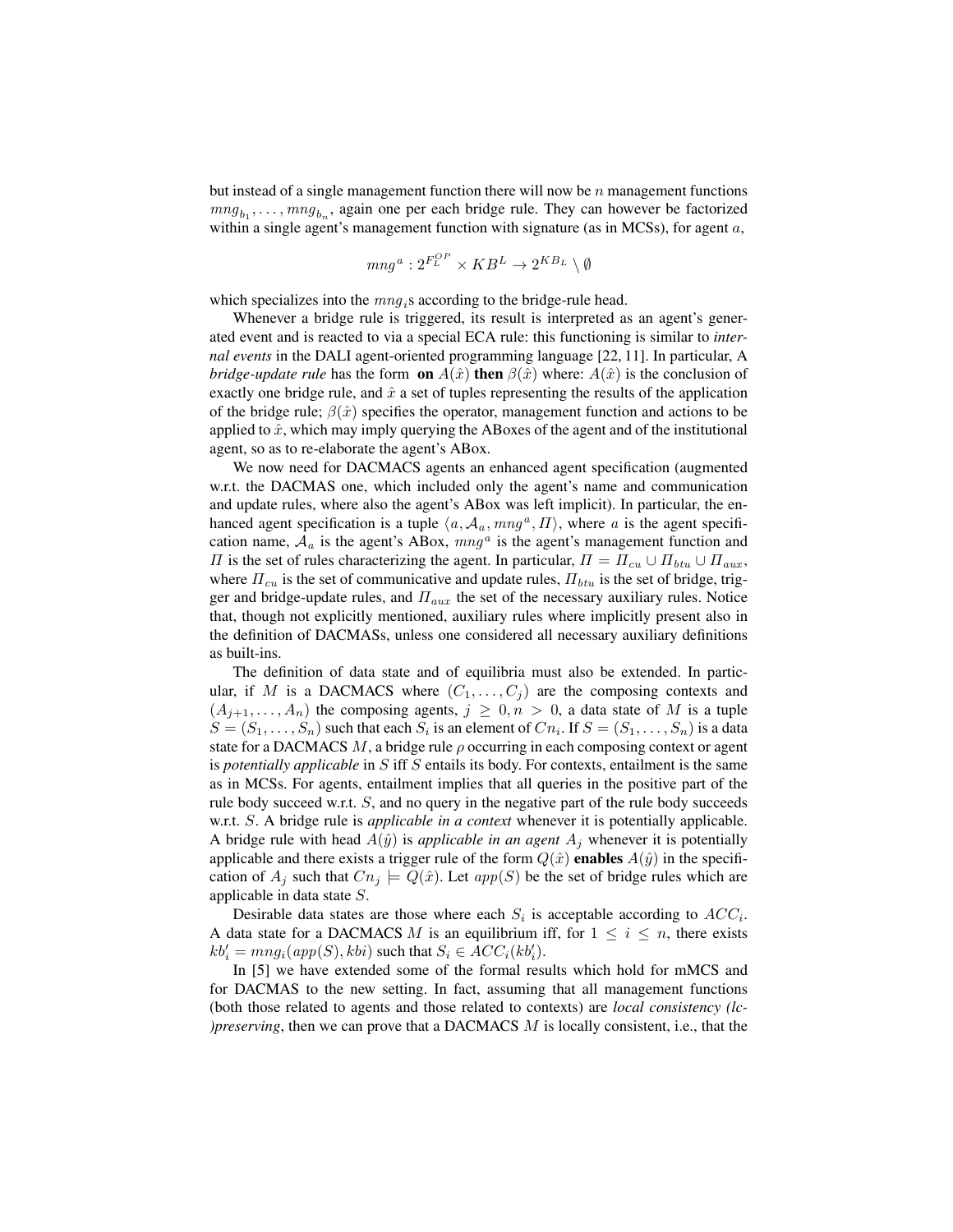addition of the new data does not introduce inconsistencies in the agents' ABoxes w.r.t. the global TBox. Lc-preserving management functions are those which perform "careful" updates according to [20]. The execution semantics of a DACMACS can be defined by extending the *transition system* defined for DACMAS.

## 3 Extensions

In this paper we propose extensions to the DACMACS approach so as to make data extraction from contexts more general and flexible. We remain for the sake of simplicity in the hypothesis of datalog queries (with negation) as defined above, which correspond to the select-join-project-setminus fragment of SQL. Notice that all variables in a datalog query are implicitly existentially quantified. Such queries correspond to DRL-Lite existential conjunctive queries (ECQs) in the simple form where a conjunct is simply an atom rather than a disjunction (cf. [23] and the references therein). Moreover, they allow for tractable ontological query-answering.

In order to allow for ontological queries, we have to assume contexts to be equipped with their private TBox. We may also assume that both agents and contexts are able to access some kind of global ontology to achieve interoperability (think, e.g., simply of a dictionary) but we will not go into detail on this aspect. In an extended DACMACS also agents will have their own private TBox. However, we assume that each agent's TBox is to be intended as the union of the global and the local TBox, and that such union is consistent. As seen below, the local TBox can be updated in consequence of data acquisition from contexts via bridge rules. We also assume that the global TBox in a DACMACS constitutes, in the terminology of [24], a *protected fragment*, in the sense that no update made to the agents' local TBox fragments is enabled to affect the global TBox.

As a motivating example, consider a University that intends to establish which students are eligible for a job on campus. The conditions are that the student's family income must be low, and the student's grades must be good or excellent. In a DACMACS representing the University, the agent *student office secretary* may consult the contexts *student office* for grades and *tax office* for family income. In this case, in DACMACS one would define a bridge rule, providing (in datalog) the ontological definition of desired results:

## eligible(*stud*) determinedby  $low\_income(stud)$ :  $tax\_offsetce$ , not nonexcellent(stud) : student\_office

```
low\_income(stud):-student(stud), (1)
family\_income\_less\_than\_threshold(statud, inc, inc\_threshold).nonexcellent(stat)]:- student(stud), (2)
```

```
grade\_less\_than\_threshold(statd, grad, grade\_threshold).
```
The assumption which is implicit in this bridge rule is that contexts are equipped with an engine which is able to parse and execute datalog queries, and that the terminology used in the query fits with the one used in contexts. Otherwise, as mentioned one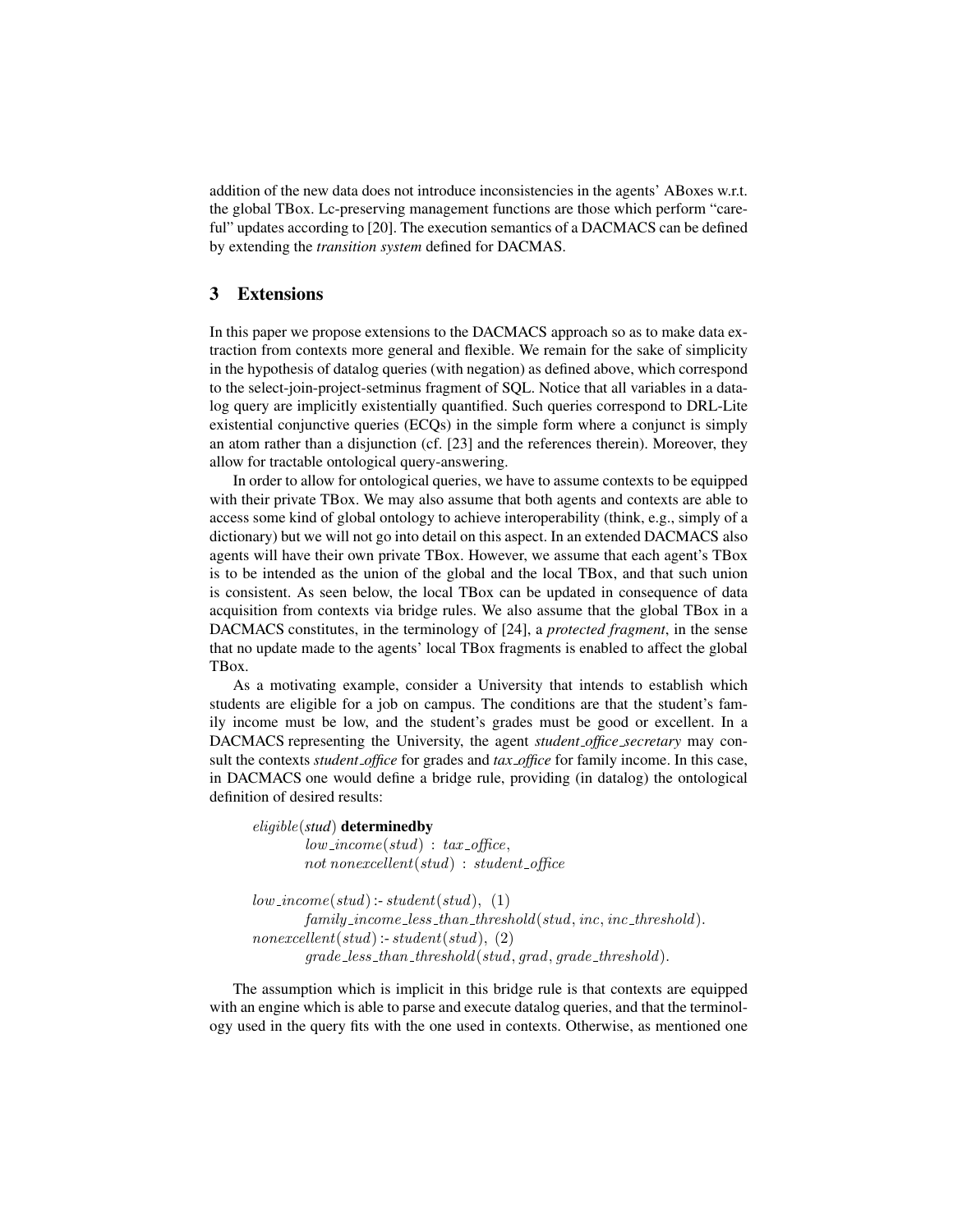might assume that contexts might try to parse queries based upon global ontologies and meta-ontologies (in case of failure in doing so, the query would consequently fail). The other assumption is that the secretary is aware of the criteria for defining an income as low and a student as excellent.

Let us assume instead that the secretary is not aware of such criteria. A first extension consists in the possibility for the querying agent of omitting query definitions, in the example (1) and (2), thus delegating to the contexts the task of finding, in their own TBox, ontological definitions suitable for answering a query (in case of failure in doing so, the query would consequently fail). A second extension allows the querying agent, in the example the secretary, to acquire from contexts not only query answers, but also the ontological definition on which they are based. In this case, the above bridge rule would be reformulated as:

> eligible(*stud*) determinedby  $low\_income(stud)$  :  $tax\_offsetce$  :  $D1$ , not nonexcellent(stud) : student\_office :  $D2$

where  $D1$  and  $D2$  are variables, to be instantiated respectively to (1) and (2) by the tax office and student office contexts. Then, the definition of a bridge rule can be reformulated as follows.

Definition 2. *In an Extended DACMACS , a bridge rule occurring in an agent's specification has the following form.*

 $A(\hat{x})$  determined by  $E_1, \ldots, E_k$ , not  $G_{k+1}, \ldots$ , not  $G_r$ 

 $A(\hat{x})$ *, called the* conclusion *of the rule, is an atom over tuple of arguments*  $\hat{x}$ *. The right-hand-side is called the* body *of the rule, and is a conjunction of queries on external contexts. Precisely, each of the*  $E_i$ *s and each of the*  $G_i$ *s (where*  $k > 0$  *and*  $r\,\geq\, 0)$  can be either of the form  $DQ_i(\hat{x_i})\,:\, c_i$  or of the form  $DQ_i(\hat{x_i})\,:\, q_i$ , or of the form  $D N Q_i(\hat{x_i}) \, : \, c_i \, : \, D$  where:  $D Q_i$  is a datalog query over tuple of argu*ments*  $\hat{x_i}$ ;  $c_i$  is a context listed in the local ABox with is role, and thus locally known *to the agent;*  $q_i = Role@inst(role_i)$  *is a context name obtained by means of a standard query Role@inst to the institutional agent inst (notation '@' is borrowed from standard DACMASs), performed by providing the context role role<sub>i</sub>;*  $DNQ_i(\hat{x}_i)$  *is a datalog atom representing a query, for which no definition is provided;* D *is a variable, to be instantiated by*  $c_i$  *to the definition of*  $D N Q_i(\hat{x_i})$ *. The contents to which D gets instantiated are coped with by means of a suitable operator and management function. We assume that all variables occurring in*  $A(\hat{x})$  *and in each of the*  $G_i$ *s also occur in the* Ei*s. The comma stands for conjunction. Within an agent, different bridge rules have distinct conclusions. The management operations and function are defined separately (see previous section and Definition 4 below).*

The operator management function relative to the update of the agent's local TBox via the acquired ontological contents is unique, i.e., it is the same for every bridge rule and for every context which is queried. We extend the definition of DACMACS agent so as to introduce the local TBox together with the possibility of updating it, in consequence of the application of enhanced bridge rules. We assume to provide a unique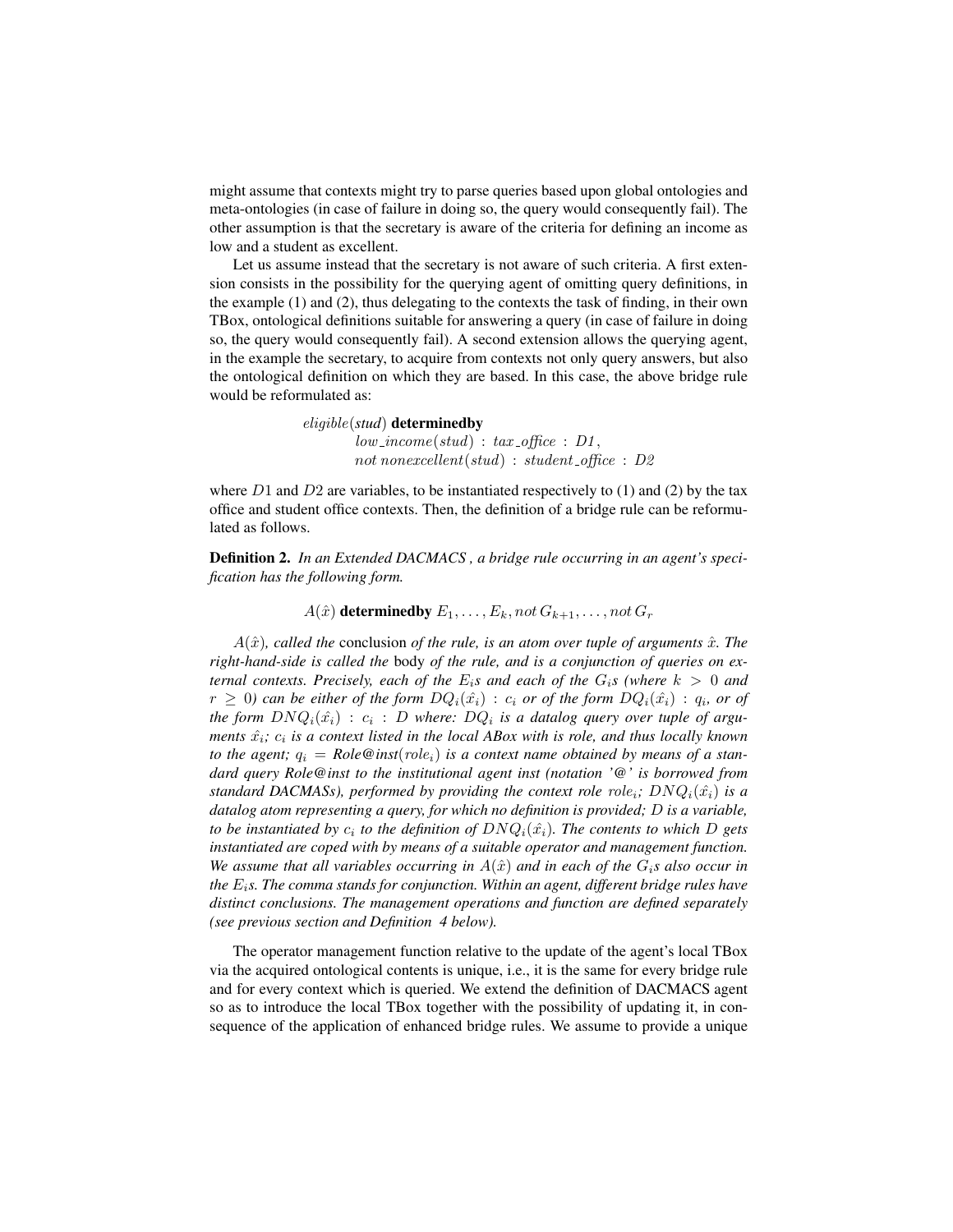TBox operator and management function to be applied whenever a TBox update is performed.

**Definition 3.** An agent specification is a tuple  $\langle a, \mathcal{T}_a, \mathcal{A}_a, op_T, mng^a, mng_T, \Pi \rangle$ , *where:* a *is the agent specification name;*  $T_a$  *is the agent's local TBox;*  $A_a$  *is the agent's*  $ABox$ ;  $mng<sup>a</sup>$  is the agent's management function;  $op_T$  and  $mng_T$  are the local TBox *update operator and management function (seen in Definition 4 below);* Π *is the set of rules characterizing the agent. In particular,*  $\Pi = \Pi_{cu} \cup \Pi_{btu} \cup \Pi_{aux}$ *, where*  $\Pi_{cu}$ *is the set of communicative and update rules,*  $\Pi_{btu}$  *is the set of bridge, trigger and bridge-update rules, and*  $\Pi_{aux}$  *the set of the necessary auxiliary rules.* 

Definition 4. *The local TBox management function has signature*

$$
mng_T: op_T\times \mathcal{TB}\to 2^{\mathcal{TB}}\setminus \emptyset
$$

*where*  $\mathcal{T}\mathcal{B}$  *is the set of all possible TBoxes, so*  $\mathcal{T}_a \in \mathcal{T}\mathcal{B}$ *.* 

We require  $op_T$  and thus  $mng_T$  to respect the principles stated in [24] for TBox update:

- (i) Satisfiability Preservation Updates should preserve satisfiability of basic concepts and roles.
- (ii) Protection Updates should preserve the protected fragment of the TBox.

A naive strategy for achieving such principles and also for preserving consistency of the ABox w.r.t. the TBox can be the following.

**Definition 5.** Let  $D N Q_i(\hat{x}_i) : c_i : D$  be a query to context  $c_i$  occurring in an agent a's bridge rule. Let  $D N Q_i(\hat{x}_i) = R(\hat{x})$ . Take as given the agent's global and local  $TBox$ . The  $TBox$  management function  $mng_T^a$  associated to the agent  $a$  can specify for *the update operator*  $op_T$  *a behavior that generates the updated agent's local TBox as follows.*

- *1. Create a new concept or relation in the local TBox (depending upon the arity of*  $R$ ), named  $R^{c_i}$ . That is, the query result is "indexed" via the name of the context *providing its definition.*
- *2. for each atom*  $A(\hat{y})$  *occurring in the conjunction of atoms to which* D has been *instantiated create a new concept or relation in the local TBox (depending upon the arity of A*), named  $A^{c_i}$ .
- 3. If  $R^{c_i}$  is an atomic concept and atomic concept R already exists either in the global *or in the local TBox, then create the assertion*  $A^{c_i} \sqsubseteq A$ *. If*  $A^{c_i}$  *is an atomic concept and atomic concept* A *already exists either in the global or in the local TBox, then create the assertion*  $A^{c_i} \subseteq A$ *.*
- 4. Analyze the variable occurrences in  $D N Q_i(\hat{x})$  and D and their concatena*tions so as to generate inclusiveness and disjointess assertions for the new concepts/relations.*
- *5. Use the query results to generate new ABox assertions, that are by definition consistent with existing ones.*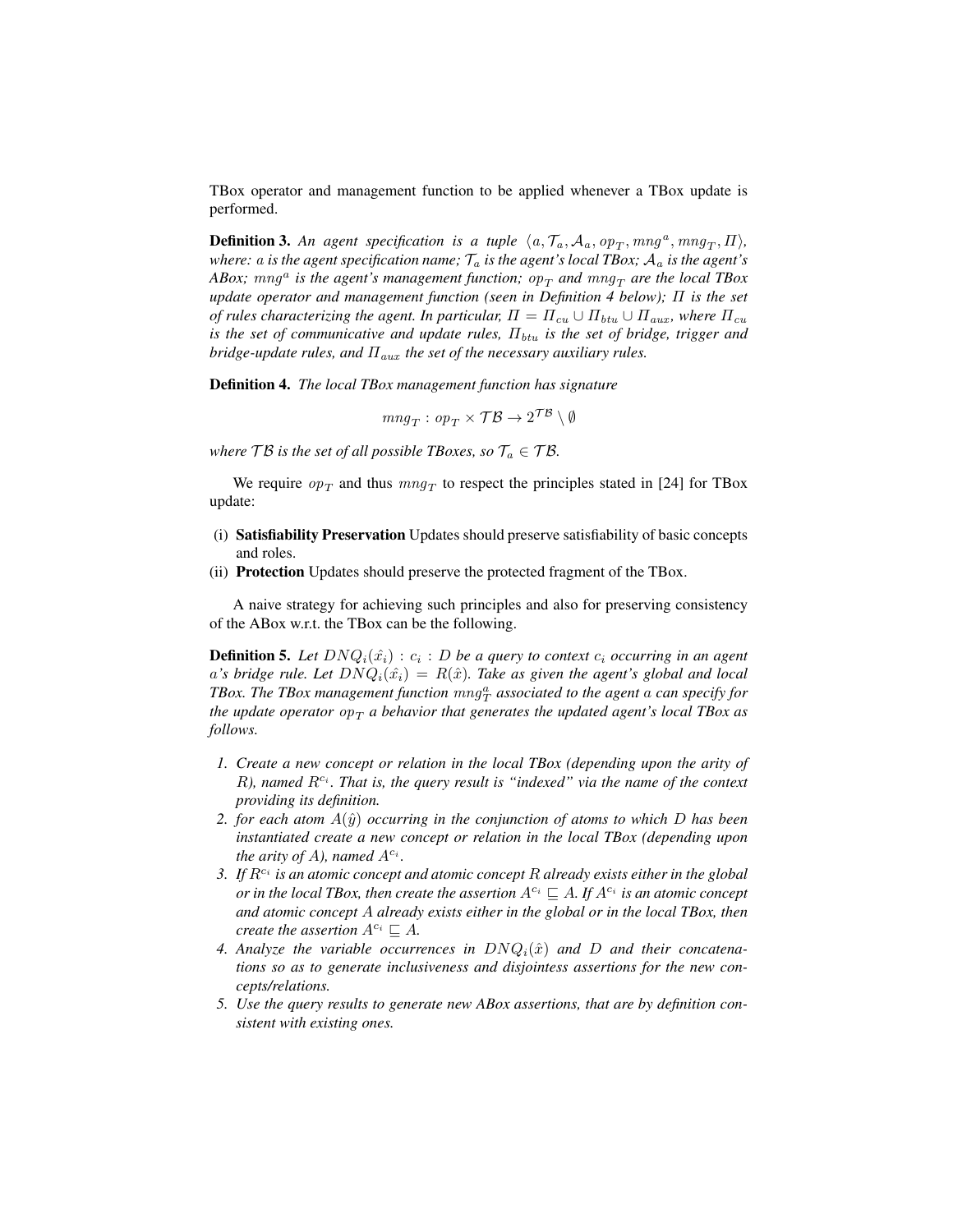The definition of data state and of bridge rule applicability is the same as in DACMACS . The definition of equilibrium has now to encompass TBox management.

**Definition 6.** *A data state for an Extended DACMACS M is an equilibrium iff, for*  $1 \leq$  $i \leq n$ , there exists  $kb'_i = mng_T \circ mng_i(app(S), kbi)$  such that  $S_i \in ACC_i(kb'_i)$ .

It is easy to see that:

**Proposition 1.** The TBox management function  $m n g_T^a$  for generic agent a specified as *stated in Definition 5 fulfills the update principles (i)-(ii).*

It follows that:

**Proposition 2.** *Given*  $mng<sub>T</sub><sup>a</sup>$  as specified as stated in Definition 5 and lc-preserving management function  $mng_a$ , then the overall agent  $a$ 's management function  $mng_T^a\circ$ mng<sup>a</sup> *is lc-preserving.*

Therefore, local consistency of an extended DACMACS can be guaranteed by suitable TBox update management. In fact, analogously to mMCS also for DACMACSs it holds that:

Proposition 3. *Let* M *be an extended DACMACS such that all management functions associated to the composing agents and contexts are lc-preserving. Then* M *is locally consistent.*

The execution semantics of an extended DACMACS can be defined by extending the *transition system* defined for DACMAS in [1].

Nice results are provided in [1] for DACMASs about verification using a variant of  $\mu$ -calculus, which is a powerful temporal logic used for model checking of finite-state transition systems, able to express both linear-time temporal logics such as LTL and branching-time temporal logics such as CTL and analogous (for the formal definition of this variant, the reader may refer to [25] and to the references therein). These results rely upon *state boundedness*, in the sense that for each agent in a DACMAS ther exists a bound on the number of data items simultaneously stored in its ABOX. These results can be extended to DACMACS assuming state-boundedness (with the same bound) for both agents' ABoxes and contexts' data instances. For extended DACMACS , we have also to assume that all the agents' and contexts' local TBoxes can be consistently merged into the single global TBox. The problem here is twofold:

(i) It must be assumed that contexts' TBoxes (as well as ABoxes, actually) are publicly available.

(ii) It must be assumed that a satisfactory merge of the TBoxes is indeed possible, where for *satisfactory* we mean without loss of information with respect to the sources.

These assumption can be realistic in specific settings, but are not in the general case. Therefore, extended DACMACS are more flexible and more suitable for realworld agent-data-context integration application. However, the added flexibility makes verification a much more problematic issue.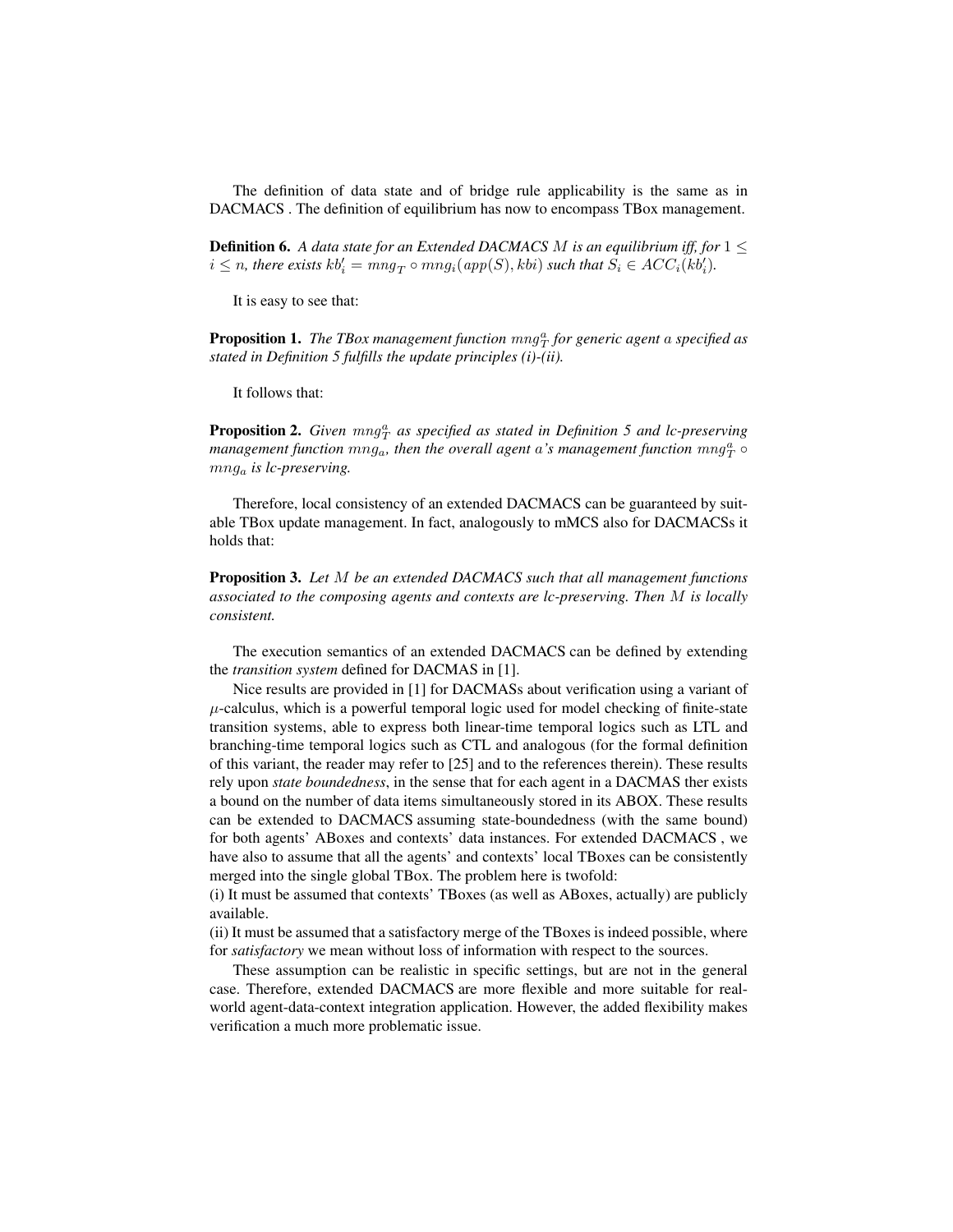## 4 Concluding Remarks

In this paper we have extended DACMACS which are in turn a generalization of DAC-MAS, which is a formalization of ontology-based and commitment-based multi-agent systems. Our extension allows a system to include not only agents but also external contexts, which can return to agents not only query answers, but also the ontological definitions they are based upon. The objective is that of modeling real-world situations where agents and contexts actually constitute the analogous of a kind of data integration system. In this vision, both single agents and the overall system is able to evolve by incorporating new data/knowledge, and new ontological information. Similarly to what argued for DACMAS and DACMACS , instances of Extended DACMACS are readily implementable via standard publicly available technologies.

We are not aware of similar proposals in rule-based approaches. Future directions include a full implementation and realistic experiments. This work stems from a practical experimentation in personalized home healthcare (that for lack of space we could not report here), where we had to cope with the gap existing between the ontological description of each patient's health history and individuality, and the standard ontological descriptions which can be supposed to be available in medical knowledge sources.

## References

- 1. Montali, M., Calvanese, D., De Giacomo, G.: Verification of data-aware commitment-based multiagent system. In: Proc. of AAMAS 2014. (2014) 157–164
- 2. Baader, F., Calvanese, D., McGuinness, D.L., Nardi, D., Patel-Schneider, P.F.: The descript. log. handbook: Theory, implementation, and applications. Cambridge Univ. Press (2003)
- 3. Singh, M.P.: Towards a formal theory of communication for multi-agent systems. In Mylopoulos, J., Reiter, R., eds.: Proc. of the 12th Intl. Joint Conf. on Artificial Intelligence, Morgan Kaufmann (1991) 69–74
- 4. Singh, M.P.: Commitments in multiagent systems: Some history, some confusions, some controversies, some prospects. In Paglieri, F., Tummolini, L., Falcone, R., Miceli, M., eds.: The Goals of Cognition. Essays in Honor of Cristiano Castelfranchi, College Publications, London (2012) 601–626
- 5. Costantini, S.: Knowledge acquisition via non-monotonic reasoning in distributed heterogeneous environments. In Calimeri, F., Ianni, G., Truszczynski, M., eds.: Logic Programming and Nonmonotonic Reasoning, 13th International Conference, LPNMR 2015, Proceedings. Lecture Notes in Computer Science, Springer (2015)
- 6. Bordini, R.H., Hübner, J.F.: BDI agent programming in agentspeak using *Jason* (tutorial paper). In Toni, F., Torroni, P., eds.: Computational Logic in Multi-Agent Systems, 6th International Workshop, CLIMA VI, Revised Selected and Invited Papers. Volume 3900 of Lecture Notes in Computer Science., Springer (2006) 143–164
- 7. Hindriks, K.V., van der Hoek, W., Meyer, J.C.: GOAL agents instantiate intention logic. In Artikis, A., Craven, R., Cicekli, N.K., Sadighi, B., Stathis, K., eds.: Logic Programs, Norms and Action - Essays in Honor of Marek J. Sergot on the Occasion of His 60th Birthday. Volume 7360 of Lecture Notes in Computer Science., Springer (2012) 196–219
- 8. Dastani, M., van Riemsdijk, M.B., Meyer, J.C.: Programming multi-agent systems in 3apl. In Bordini, R.H., Dastani, M., Dix, J., Fallah-Seghrouchni, A.E., eds.: Multi-Agent Programming: Languages, Platforms and Applications. Volume 15 of Multiagent Systems, Artificial Societies, and Simulated Organizations. Springer (2005) 39–67